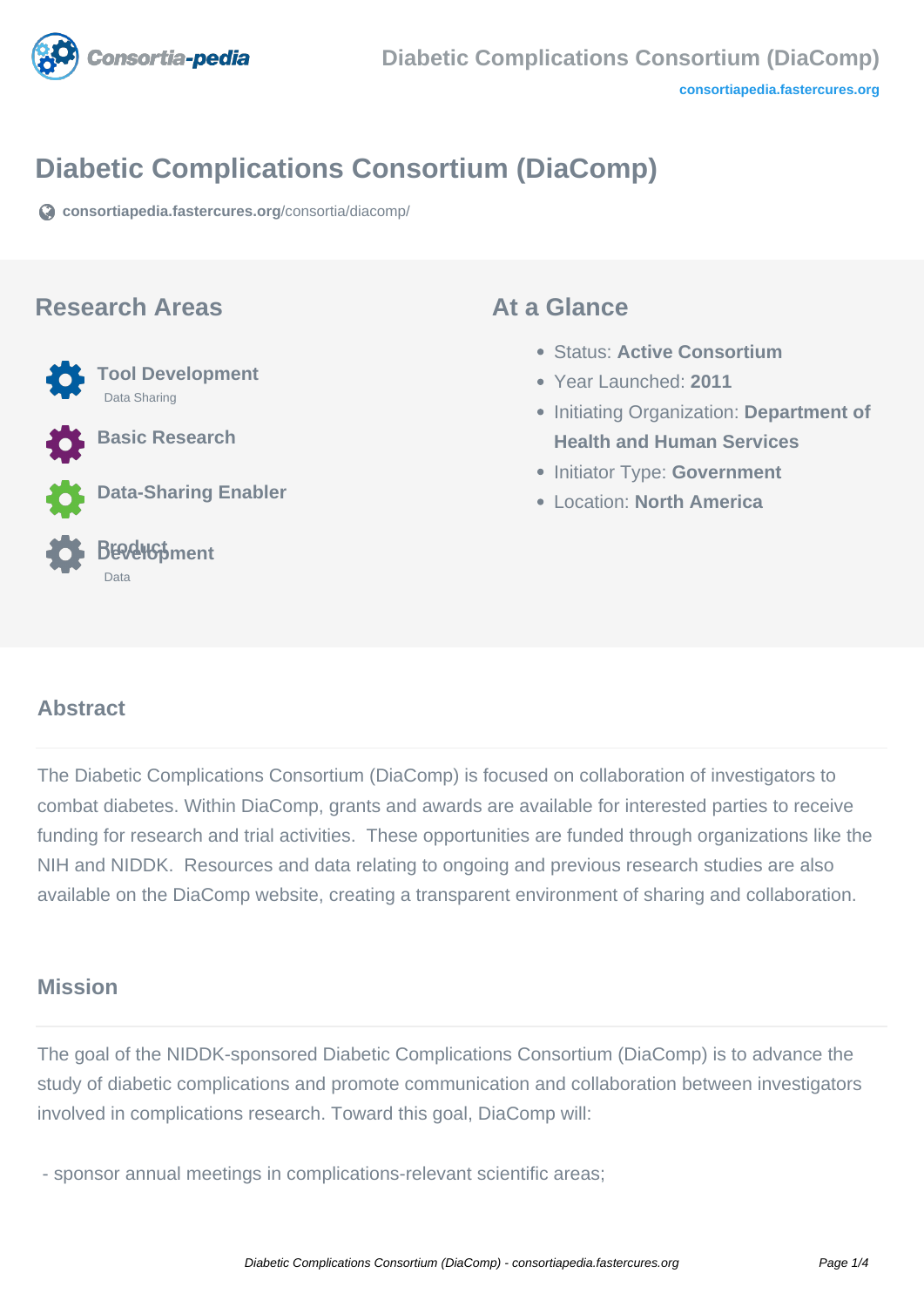

- solicit and fund pilot projects in high impact areas of complications research;
- support a website to serve the diabetic complications community.

## **Financing**

Financial support for DiaComp work is provided by the NIDDK Diabetic Complications Consortium (DiaComp, www.diacomp.org), grant DK076169

#### **Data Sharing**

DiaComp awardees must follow NIH and HHS policies regarding the sharing of data and resources with the scientific community (http://grants.nih.gov/grants/sharing.htm) and agree to submit to the DiaComp web portal all data and resources resulting from the execution of the awarded application. Data and resources may include, but are not limited to:

 histology images, protocols, experimental data, microarray data, and progress report(s).

 All data and resources generated with DiaComp support will be made immediately available to "active" DiaComp awardees (see below) and publicly available on the DiaComp website: (1) at the time of first publication, or (2) one year after the award ends. Under certain circumstances, investigators may request an exception to the DiaComp public release policy by contacting NIH Program staff and requesting a waiver. Such requests will be reviewed on a case-by-case basis and waivers will be granted only with sufficient and compelling prior justification.

DiaComp awardees are considered "active" and granted full access to the DiaComp website as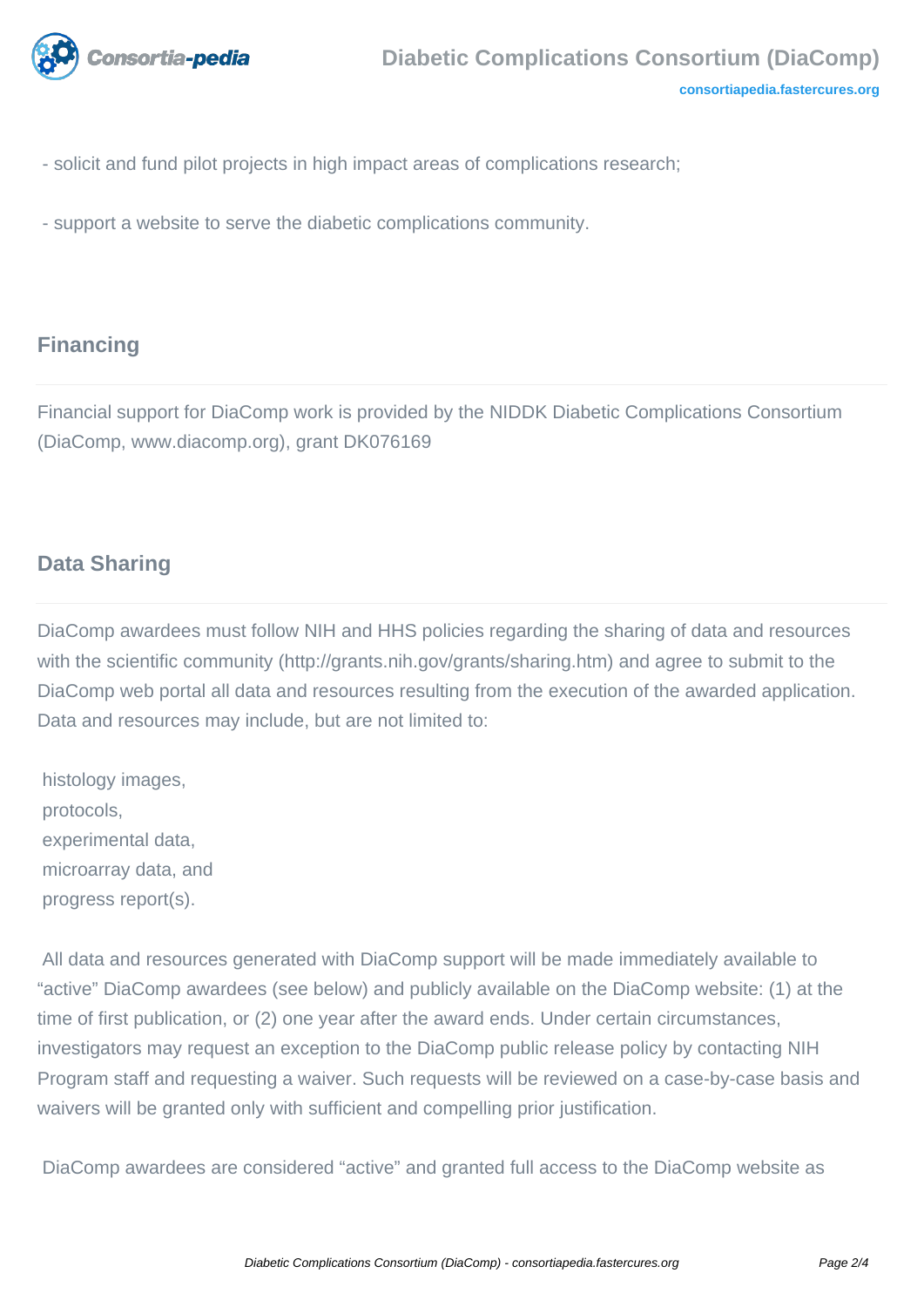

members of the DiaComp "Steering Committee" for the duration of their funding period plus 4 years. Outgoing awardees may request an extension from NIH Program staff beyond this "active" period.

 Proprietary data and resources will be excluded from sharing consistent with NIH and HHS policies (http://grants.nih.gov/grants/sharing.htm).

## **Impact/Accomplishment**

[Accelerating Medicines Partnership \(AMP\)](https://www.nih.gov/research-training/accelerating-medicines-partnership-amp/type-2-diabetes)

[New Data from the Chronic Renal Insufficiency Cohort study added to the NIDDK Repository](https://www.niddkrepository.org/home/)

[International Mouse Phenotype Consortium](https://www.diacomp.org/shared/kompData.aspx)

## **Links/Social Media Feed**

Homepage https://www.diacomp.org/

#### **Points of Contact**

If you have administrative questions about the consortium, such as applying for membership or attending meetings, please contact the coordinator Richard McIndoe (rmcindoe@augusta.edu).

# **Sponsors & Partners**

NIDDK Information Network NIDDK Central Repository The GenitoUrinary Development Molecular Anatomy Project (GUDMAP)